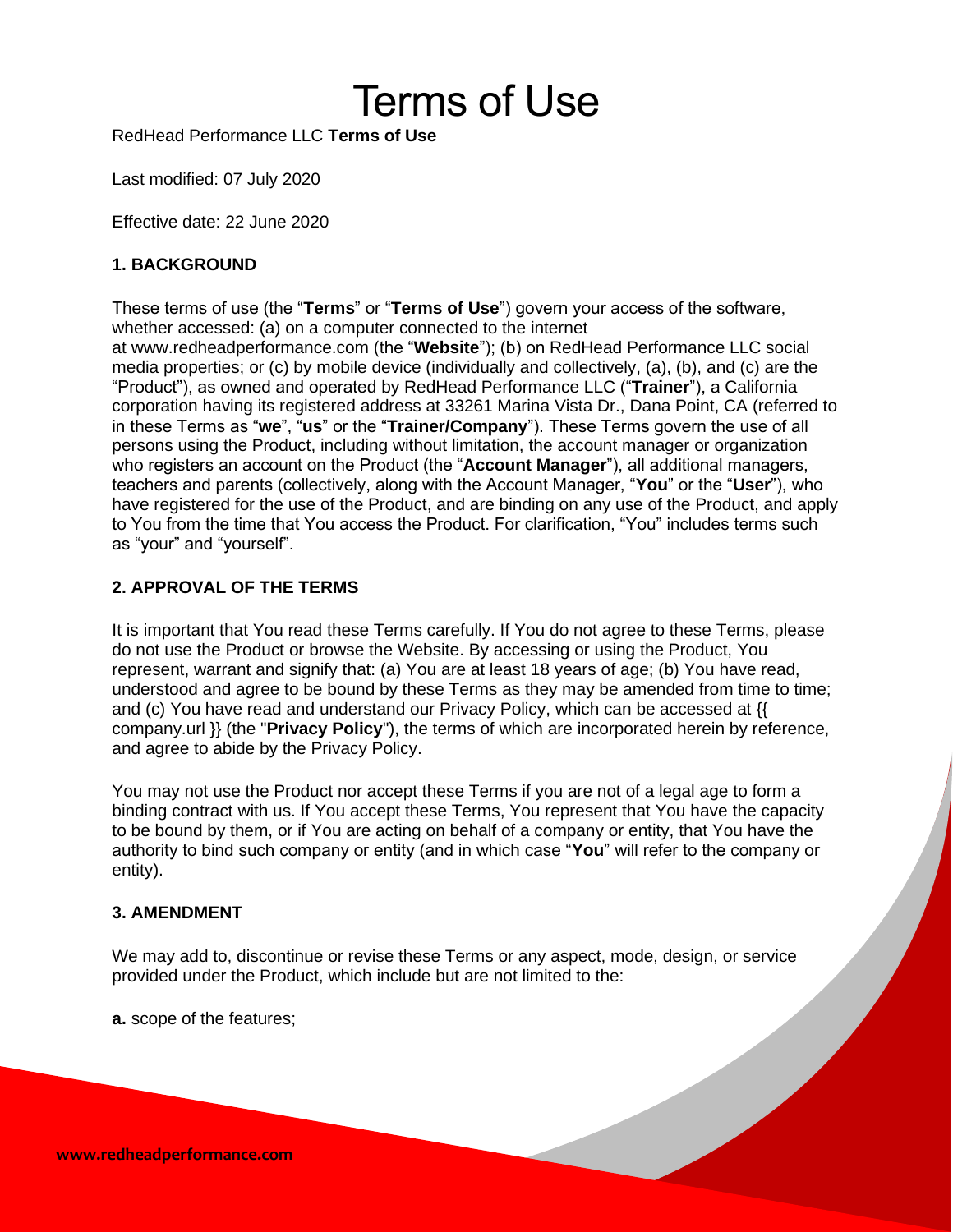**b.** timing of the features;

**c.** software/hardware required for access to the Product; and

**d.** geographic locations or jurisdictions in which certain features may be available. We may amend the Terms without notice for non-material amendments. In the event of a material change, we will provide the Account Manager with thirty (30) days' notice of a material change in the Terms and conditions (including changes in pricing) via e-mail to the e-mail address supplied to us by the Account Manager, setting out:

**e.** the new or amended agreement terms;

**f.** how such terms read formerly;

**g.** the date of the coming into force of the amendment;

**h.** the means in which You can respond and the effects of not responding;

**i.** the option to either terminate the agreement or retain the existing agreement unchanged; and

**j.** the language of this provision with reference to the applicable consumer protection legislation rules for amending these terms and making any additional requirements for amendments as prescribed by law (if any).

It is the Account Manager's responsibility to send such notices of material changes to all Users associated with the Account Manager's account. We highly recommend that Users read any amendments carefully. Unless explicit consent is required by the law, we have the right to assume that You have accepted the change to the terms and conditions, unless You notify us to the contrary, no later than thirty (30) days after the amendment comes into force, that You desire to cancel the contract or deregister or unsubscribe from access to the Product.

We will post the most current Terms on the Website and your use of the Product will be subject to the most current Terms as posted on the Website at such time. It is your responsibility to visit this page to find any updates that may have been made to the Terms. You hereby agree that RedHead Performance LLC shall not be liable to You, your employee, or any other third party for any amendments to the Terms of Use.

## **4. PAYMENT TERMS**

Payment from Account Managers will be due upon delivery of an electronic invoice from RedHead Performance LLC to the Account Manager monthly, as applicable. Any amounts payable by the Account Manager hereunder which remain unpaid 30 days after an invoice is delivered shall bear interest at the rate of 0.25% per month (up to a maximum of 3.00% per annum), or the maximum amount allowable by law, such interest to be calculated on a daily basis from the date the payment becomes overdue until the date payment is made in full.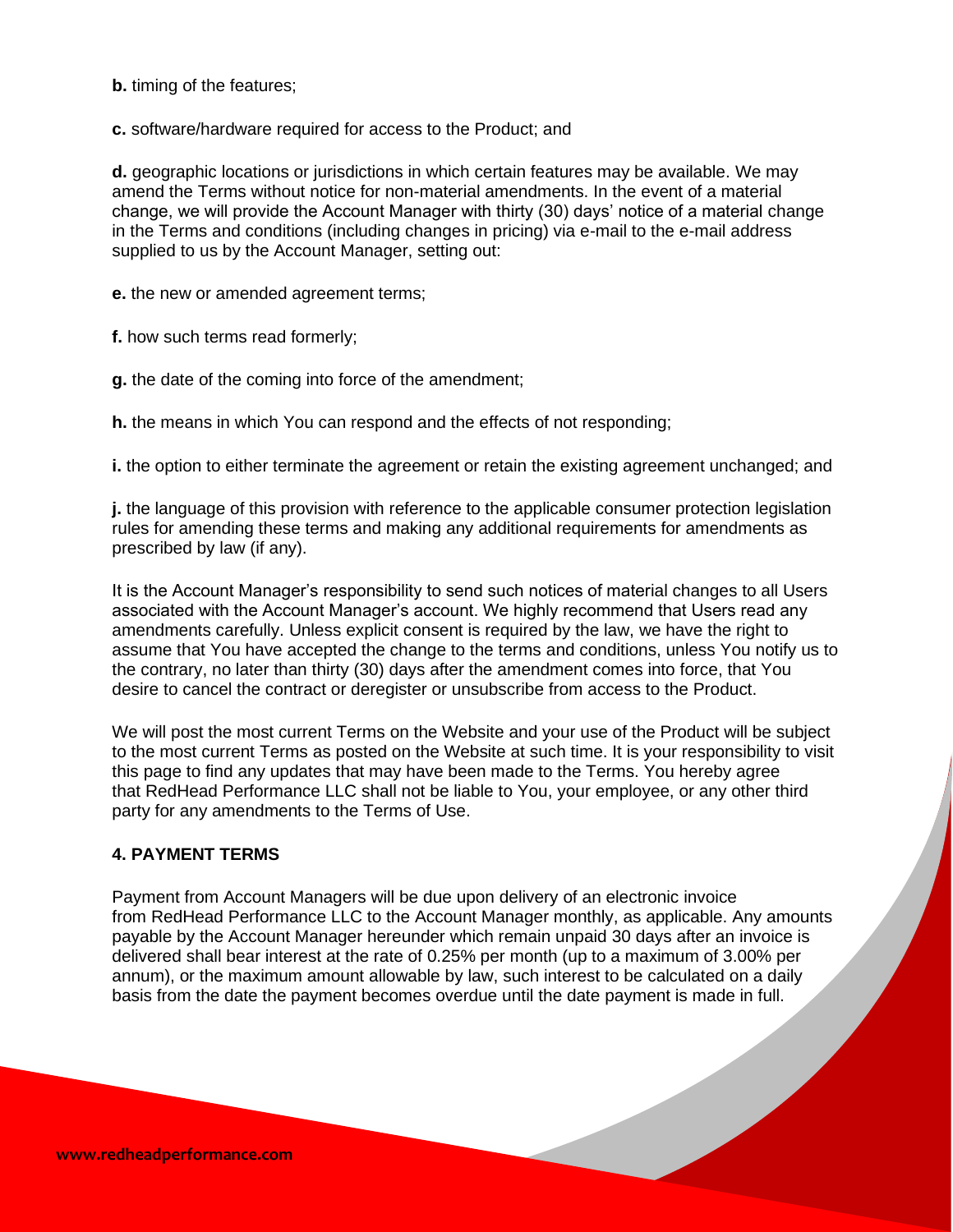Account Managers may be required to provide account information for at least one valid debit or credit card through the Product ("**Debit or Credit Card Information**"). We will use this Debit or Credit Card Information in accordance with this Agreement and our Privacy Policy.

We are not liable for any payments that are not completed because: (1) your debit or credit card account does not contain sufficient funds to complete the transactions or the transactions would exceed the credit limit or overdraft protection of the debit or credit card account; (2) You have not provided us with correct payment account information; (3) your debit or credit card has expired; or (4) of circumstances beyond our control (such as but not limited to, power outages, interruptions of cellular service, overzealous fraud protection rules applied by your payment card brand or acquirer bank, or any other interface from an outside force).

All payment is exclusive of any taxes or duties imposed by jurisdiction tax law. Trainer will not be responsible for any taxes or duties owed by You.

## **5. TERMINATION**

These Terms are effective on the date that You access the Product and will continue to apply until our relationship with You is terminated. Users may terminate their relationship with us by notifying Trainer via email at brett@redheadperformance.com. The services provided by the Product and the applicable fees shall continue until the end of the Account Manager's current subscription term after the Account Manager has notified us of your desire to unsubscribe from the Product, to close your account, and to cease your use of the Product. Account Managers that use the Product during a trial period and do not register for the Product after the free trial period will have their account terminated at the end of the free trial period.

We may terminate our relationship with You immediately at any time and for any reason including, but not limited to, a breach of these Terms under the following circumstances:

**a.** if You have not adhered to any or all the provisions of the Terms (such as a failure to pay fees when due) or if it appears that You do not intend to or are unable to comply with the Terms, such determination to be made solely at our discretion;

**b.** if we have changed our Terms or Privacy Policy and have not received your required consent, subject to the amendment provision in this Agreement;

**c.** if we are required to terminate the relationship by law;

**d.** if we receive any notice of your misuse of the Product; or

**e.** if provision of the Product is no longer commercially viable for us.

Upon termination of our relationship, we will immediately revoke your license to use the Product and block all access to your account, and may delete all data and information associated with your account 60 days after such termination. Upon termination of this relationship, You will remain liable for any accrued charges and amounts which become due for payment prior to or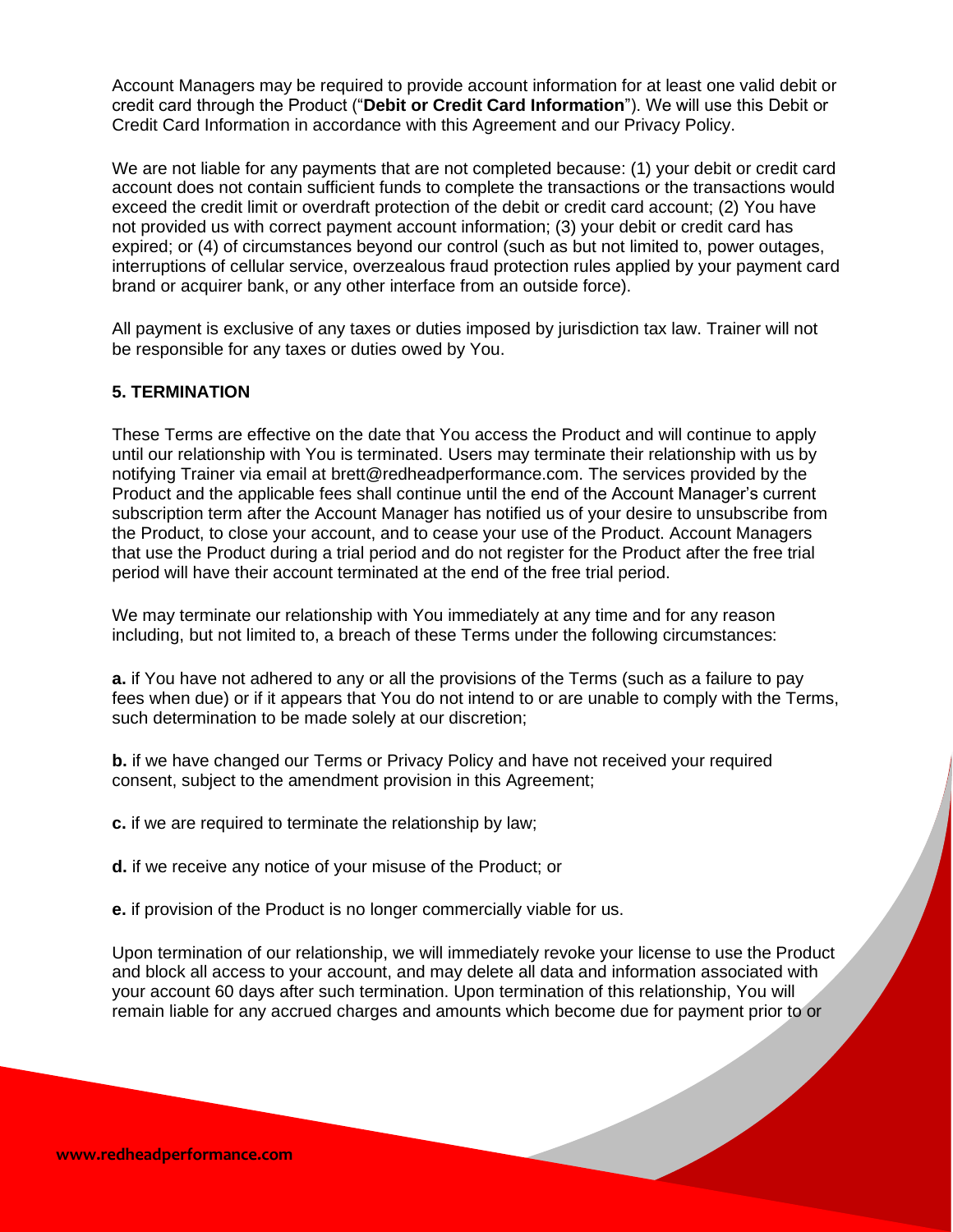following termination. If you do not log into your account for 3 or more months, we may treat your account as "inactive" and permanently cancel your account upon delivery of written notice and delete your information 30 days after such notice has been delivered.

## **6. USE OF THE PRODUCT**

In order to use the Product, an Account Manager must register using our registration page located at www.redheadperformance.com. You understand and agree that an employer of your organization may register You for a manager account. Upon registration, the Account Manager may setup additional accounts on the registered account for others.

**Registration Information:** You agree and understand that You are responsible for maintaining the confidentiality of your password, which, together with your name and e-mail address ("**User ID**"), allows You to access the Product. The User ID and password, together with any other contact information You provide us at the time of signing up for the Product form your "**Registration Information.**" You agree that all Registration Information provided to us will be accurate and up-to-date. You agree to keep your password secure. We will not be liable if we are unable to retrieve or reset a lost password. If You become aware of any unauthorized use of your password or account, You agree to notify us via e-mail at brett@redheadperformance.com as soon as possible.

**Accounts:** You may create or use additional accounts for the purpose of logging into the secured account as a manager, teacher and/or parent, as applicable to your role in the managed account. You may not open an account if you are a competitor of Trainer.

**Permitted Uses:** You agree to use the Product only for purposes that are permitted, both by the Terms and by any applicable law, regulation, or generally accepted practices or guidelines, in relevant local, national, and international jurisdictions. You agree to adhere to any applicable privacy of personal information laws and regulations, including as outlined in the Personal Information Protection and Electronic Documents Act, SC 2000, c 5.

**Unauthorized Access:** You agree to only access (or try to access) and use the Product through interfaces provided by us. You shall not access (or try to access) and use the Product through any automated means, including, but not limited to, scrapers, scripts, robots, or web crawlers. You agree not to use or attempt to use another User's account. You agree not to impersonate any person or entity, or falsely state or otherwise misrepresent yourself, your personal information, or your affiliations with any person or entity.

**Prohibited Uses:** You may use our Website, services, and products only for lawful purposes. You may not use our Website, services, or products in any manner that:

**a.** breaches any applicable local, national or international law or regulation;

**b.** may in any way be considered harassment to another person or entity;

**c.** may in any way, is unlawful or fraudulent, or has any unlawful or fraudulent purpose or effect;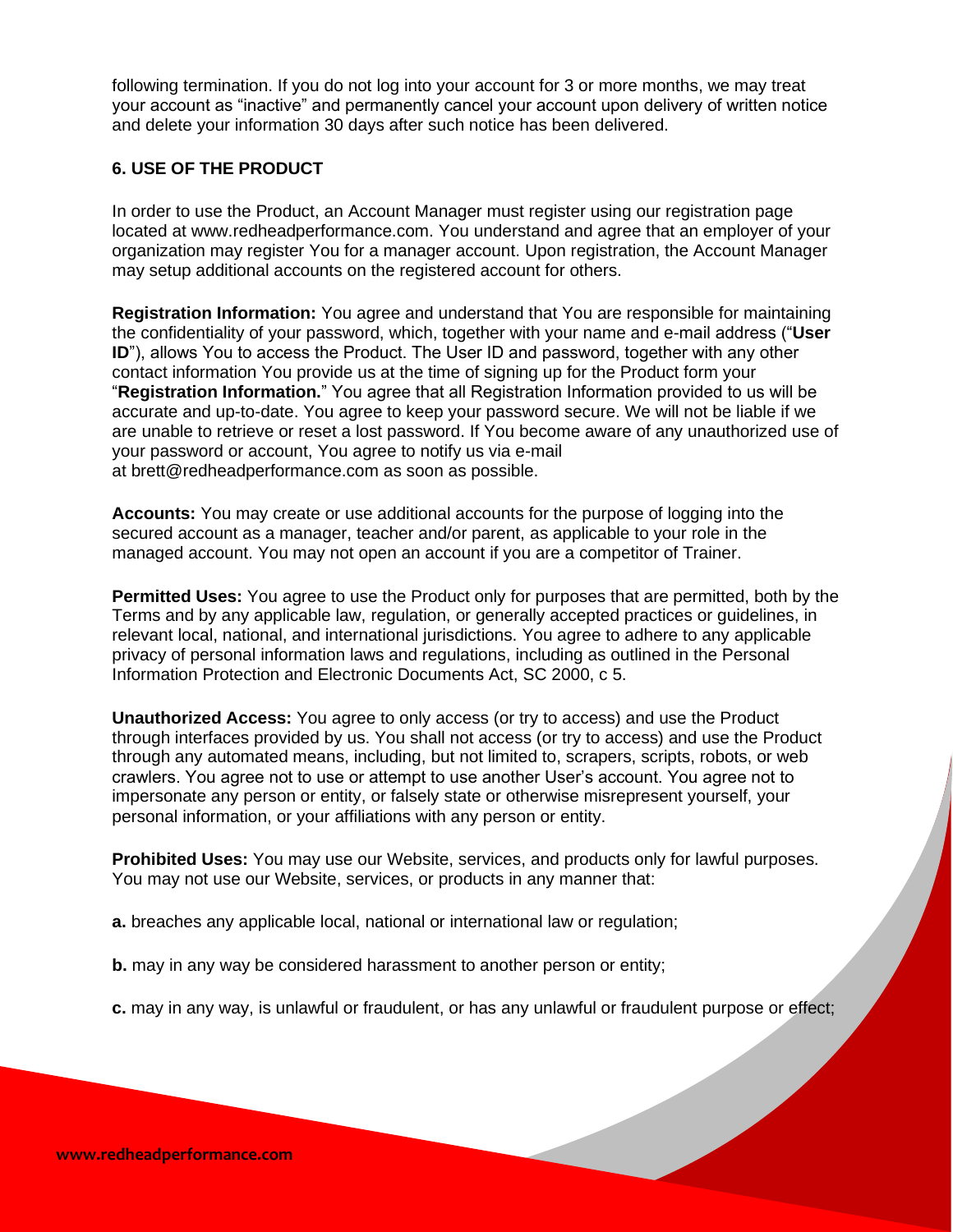**d.** may in any way damage, disable, overburden, and/or impair the the Product server, or any network connected to the Product server, and/or interfere with any other party's use or enjoyment of the Product;

**e.** is in any way abusive, defamatory, misleading, fraudulent, pornographic or otherwise explicit in nature or written in bad faith;

**f.** harms or attempts to harm minors in any way;

**g.** will reproduce, duplicate, copy, sell, resell or exploit any portion of the Product; or

**h.** will abuse either verbally, physically, written or other abuse (including threats of abuse or retribution) of any Product customers, employees, members, or officers;

and any of the foregoing will result in immediate account termination.

You represent and warrant that You will not use the Product to upload, post, link to, email, transmit, or otherwise make available any material that contains software viruses or any other computer code, files or programs designed to interrupt, destroy, or limit the functionality of any computer software or hardware or any telecommunications equipment. Nor will You post or distribute any computer program that damages, detrimentally interferes with, surreptitiously intercepts, or expropriates any system, data, or personal information. You further represent and warrant that You will not disrupt the functioning of the Website, in any manner.

**Moderation:** You understand and agree that although Trainer is not required to moderate your use of the Product, it may in its sole judgment review and delete any content in whole or in part, for any reason whatsoever, which without limitation, violate these Terms or which might be offensive, illegal, or that might violate the rights, harm, or threaten the safety of others.

**User Responsibility:** You agree that You are solely responsible for any breach of your obligations under the Terms and for the consequences of any such breach. We have no responsibility to you or to any third party for such breaches or the consequences of such breaches (including losses or damage that we may incur).

You understand that when using the Product, You may come across material that You find objectionable, offensive or indecent and agree that You are using the Product at your own risk.

**Technical Requirements:** Use of the Product requires internet access through your computer. You may be required to have internet access to use the Product, and some features of the Product may not be accessible with such technologies disabled.

#### **Linking:**

If you would like to link to the Product, we request that you: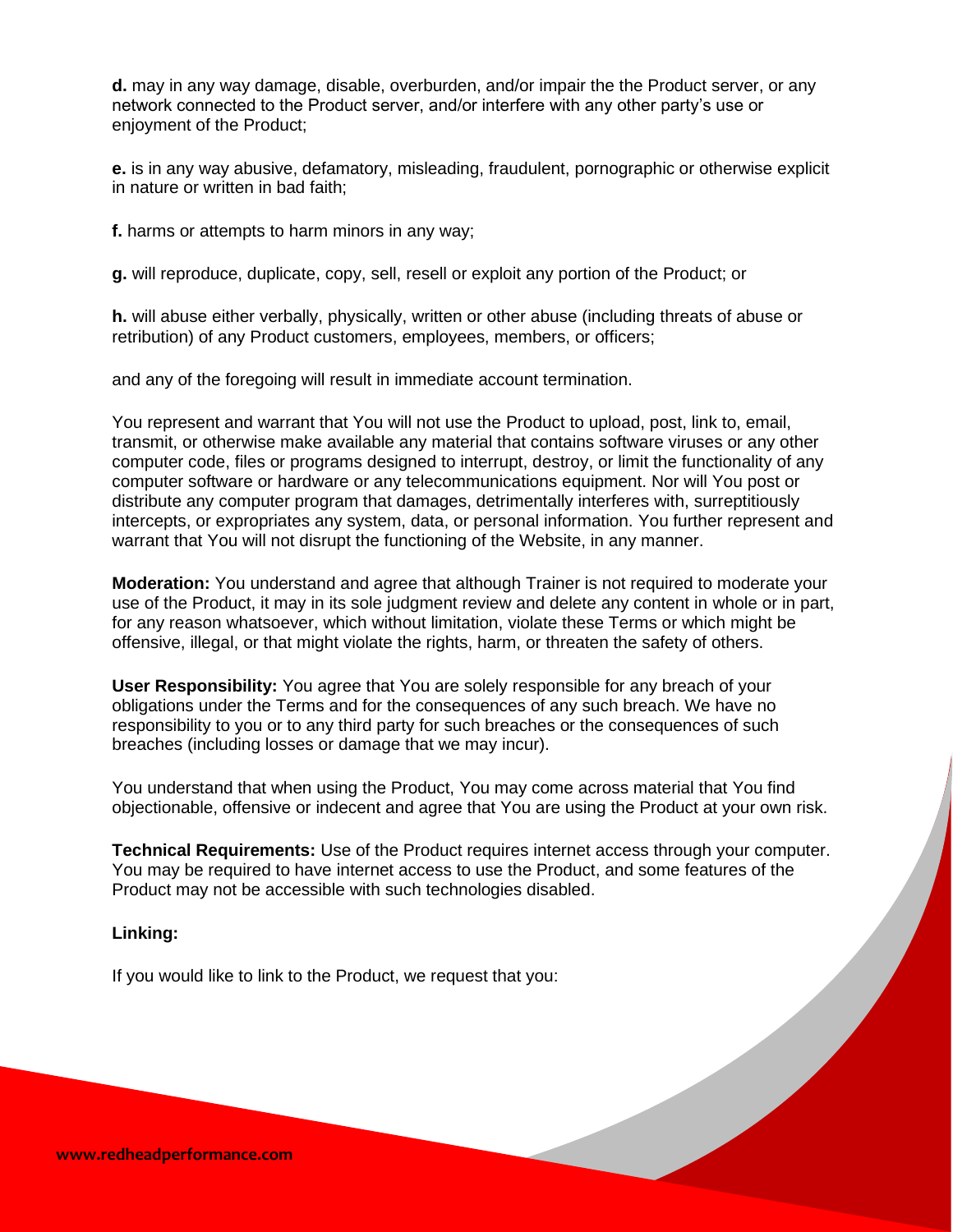Inform us that you are creating a link by sending a message to brett@redheadperformance.com. Please indicate the URL where the link will be placed.

Link to the Product home page instead of specific pages within the Product.

While Trainer encourages links to the Product, it does not wish to be linked to or from any thirdparty website which contains, posts or transmits any unlawful information of any kind, including, without limitation, any content i) that constitutes or encourages conduct that would constitute a criminal offence, give rise to civil liability or otherwise violate any local, state, provincial, national or international law or regulation; ii) that may be damaging or detrimental to the activities, operations, credibility or integrity of the Trainer; or iii) that contains, posts or transmits any information, software or other material which violates or infringes upon the rights of others, including material which is an invasion of privacy or publicity rights, or which is protected by copyright, trademark or other proprietary rights.

The Trainer reserves the right to prohibit or refuse to accept any link to the Product, including, without limitation, any link which contains or makes available any content or information of the foregoing nature, at any time. You agree to remove any link you may have to the Product upon the request of the Trainer.

The framing, mirroring of the Product or any of its content in any form and by any method is strictly prohibited and deep linking is discouraged. You may not cause any advertisement including any pop-up or banner advertisement to appear at, or on, or after exiting, the Product.

## **7. PRIVACY**

Your privacy is very important to us. Please review our Privacy Policy. Our Privacy Policy applies to the collection, use, disclosure, retention, protection and accuracy of your personal information and business financial information collected for the purposes of the features offered through the Product.

## **8. THIRD PARTY LINKS**

The Product may link to third-party websites or resources. Such links are provided as a convenience to You only and do not imply an endorsement, warranty or guarantee by us of any such linked Website or the company it purports to represent. We do not assume any responsibility or liability for their availability, accuracy, the related content, products or services. You are solely responsible for use of any such websites or resources and compliance with their policies. Should You elect to enter into a binding contract with any such website, You agree to hold us harmless and hereby release us from any liability whatsoever, whether arising out of contract, tort or otherwise, for any liability, claim, injury, loss or damage suffered as a result of your actions or the actions of any user associated with your account, offering to accept or having accepted any products or services that are available from those sites.

# **9. INTELLECTUAL PROPERTY AND RIGHTS**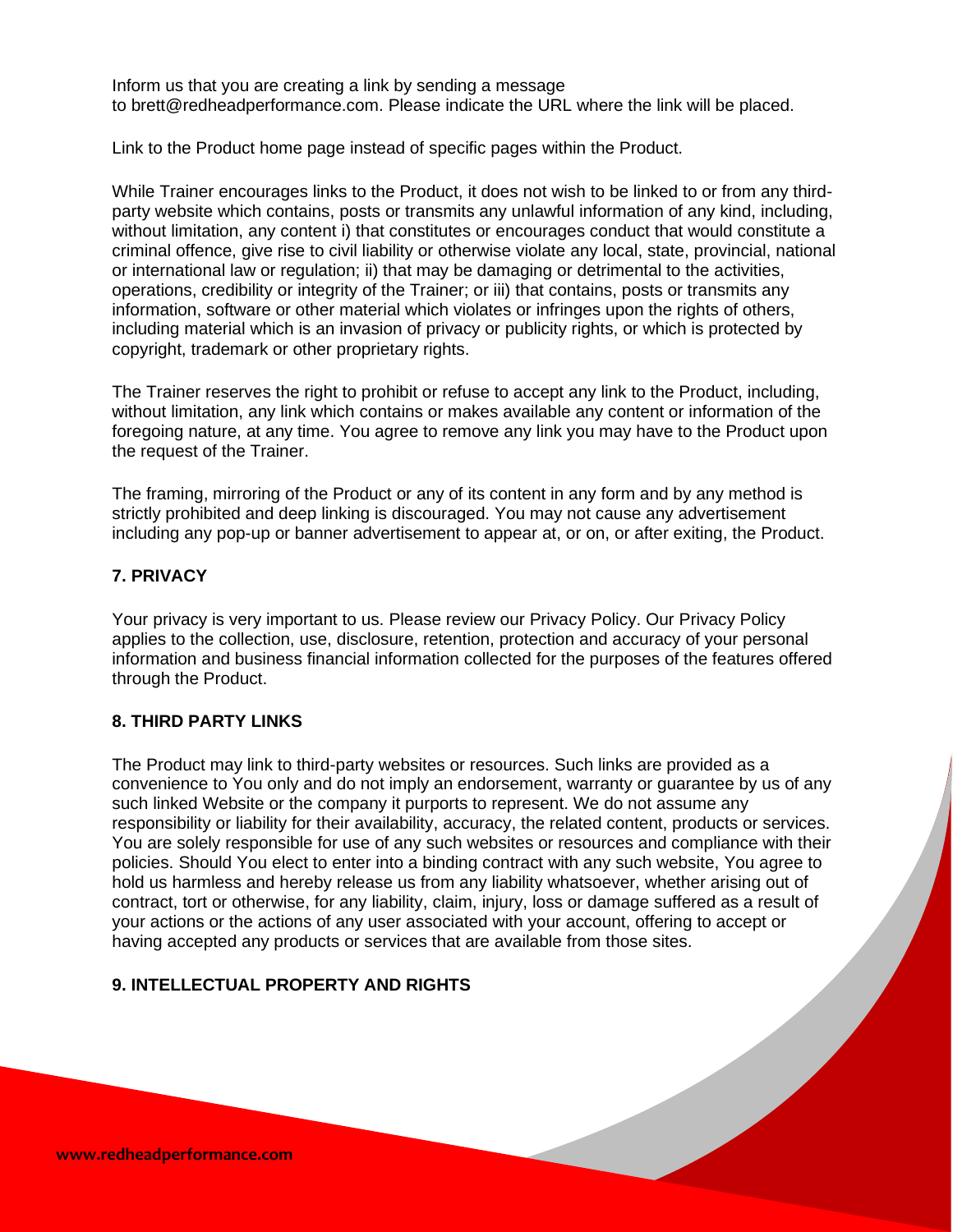**Rights to content provided by us:** You acknowledge and understand that we own all right, title and interest in: (a) the Product and any associated data files; and (b) all computer software; advertisements; sponsored content; and intellectual property associated with the Product (all such information, individually and collectively, being the "**Product Content**"), which You may have access to when using the Product.

Except as set forth in the Agreement, all rights not expressly granted to You are reserved. You agree not to decipher, decompile, disassemble, reconstruct, translate, reverse engineer, or discover any of the intellectual property or ideas, algorithms, file formats, programming, or interoperability interfaces underlying the Product. You may not modify, rent, lease, loan, sell, distribute or create any derivative products or services (or parts of services products or services) based on the Product Content that You do not own or to which You have rights, or to create derivative works based on the Product. You may not infringe upon our intellectual property or adapt, reproduce, publish or distribute copies of any information or material found on the Product in any form (including by e-mail or other electronic means), without our prior written consent.

You are not required to provide Trainer with any comments, suggestions, recommendations, requests or any other feedback ("**Feedback**"). In the event that you do provide Trainer with Feedback, Trainer may use such feedback to improve the Product or for any other purpose. Furthermore, Trainer shall own such Feedback and Trainer and its affiliates, licensees, clients, partners, third-party providers and other authorized entitled may use, license, distribute, reproduce and commercialize the Feedback, and You hereby assign, irrevocably, exclusively and on a royalty-free basis, all such Feedback to Trainer.

**Limited license:** We grant You a non-exclusive, non-transferable, revocable, limited license to use the Product in accordance with these Terms. This limited license is subject to full payment of the monthly fees per child, when due. This license may be revoked upon breach of these Terms by You and shall automatically be revoked upon termination or expiration of this Agreement.

The Company may, now or in the future, own rights to trade-marks, trade names, services marks, logos, domain names and other distinctive brand features which we use in connection with the operation of the Product (each such feature being a "**Brand Right**" and collectively being the "**Brand Rights**"). We do not grant you any right or license to use any Brand Right other than as expressly set out in these Terms and in other licenses between You and us.

**Rights to content provided by you:** Trainer does not retain any right, title and interest to the information provided, inputted or uploaded to the Product ("**User Data**"). You understand and agree that the ownership of User Data shall be decided amongst yourself and your employer, if applicable, and that your User Data may be available to your employer even after the termination of your account with the Product. You agree that You will defend, indemnify and hold harmless us and our officers, directors, shareholders, employees, agents and representatives, from and against any and all claims, damages, judgments, liability, costs and expenses (including without limitation any reasonable legal fees), in whole or in part arising out of or attributable to the ownership of User Data.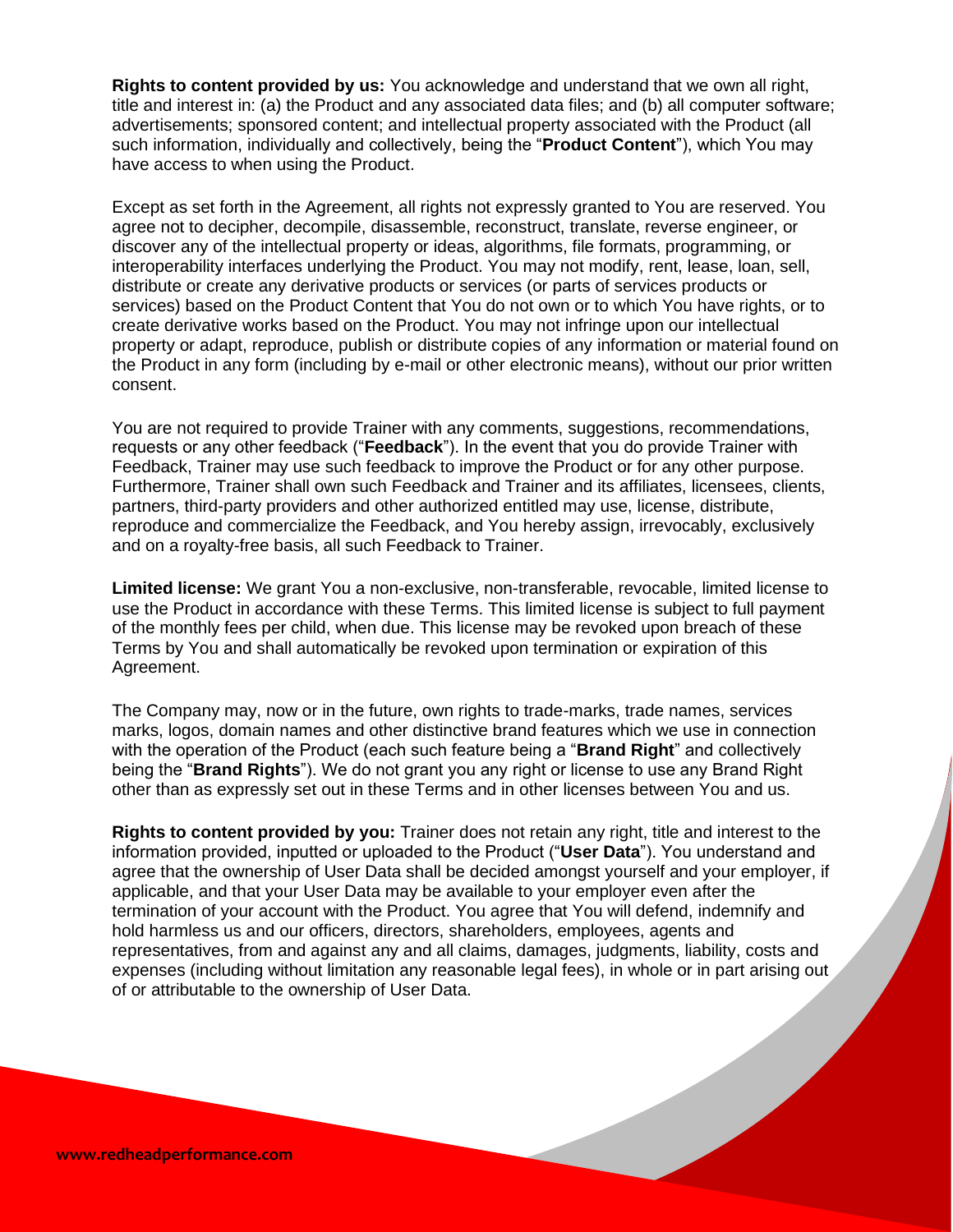You also understand that in order for us to operate the Product, User Data may be transmitted by You or us over various public networks and in various media in compliance with our security protocols and we may make changes to User Data to meet the technological requirements of such networks and media. You are responsible for ensuring that User Data is protected and your rights in User Data are enforced; we have no responsibility to protect or enforce your rights on your behalf with respect to User Data.

At any time and up to 90 days after your termination with Trainer, You may request a copy of all of your User Data from the Product ("**Data Dump**"). You understand and agree that after the expiration of 90 days after your termination with Trainer, your User Data will be permanently deleted and You will no longer have access to such Data Dump.

#### **10. DISCLAIMERS**

**The Product provided as-is:** The Product is provided "as-is" without warranties of any kind, either expressed or implied. You acknowledge, agree and understand that You use the Product at your own risk. We will have no responsibility for any harm to your computer system, loss or corruption of data, or other harm that results from your access to or use of the Product.

**Downtime:** The Product may be temporarily unavailable from time to time for maintenance or other reasons. We assume no responsibility for any error, inaccuracy, omission, interruption, deletion, defect, delay in operation or transmission, communications line failure, theft or destruction or unauthorized access to, or alteration of, any communications between You and the Product.

**No endorsement as to accuracy:** We accept no responsibility for the accuracy of any User Data provided by or created using the Product except as otherwise set out in these Terms. The provision or storage of User Data through the Product does not constitute our endorsement or warranty as to the compliance of such User Data with applicable privacy legislation, nor to the accuracy, timeliness, materiality, completeness, or reliability of such User Data. You are responsible for ensuring that that the information you have entered into our system is accurate, reliable and complete.

**Ratings and reviews:** We accept no responsibility or liability for any ratings or reviews of an employee posted to the Product, or any consequences as a result of the ratings or reviews of an employee, including but not limited to termination of an employee. Ratings and reviews posted to the Product DO NOT reflect our views.

**Monitoring:** We do not accept any liability for monitoring the Website or for unauthorized or unlawful content on the Website or use of the Website by users.

**No warranty as to non-infringement:** Except in the manner provided for in these Terms, we disclaim, and expressly do not provide any direct or indirect, express or implied representation or warranty as to title and non-infringement of intellectual property in relation to the Product.

**Damage to hardware:** Any material downloaded or otherwise obtained through the use of our services and products is done at your own discretion and risk, and You will be solely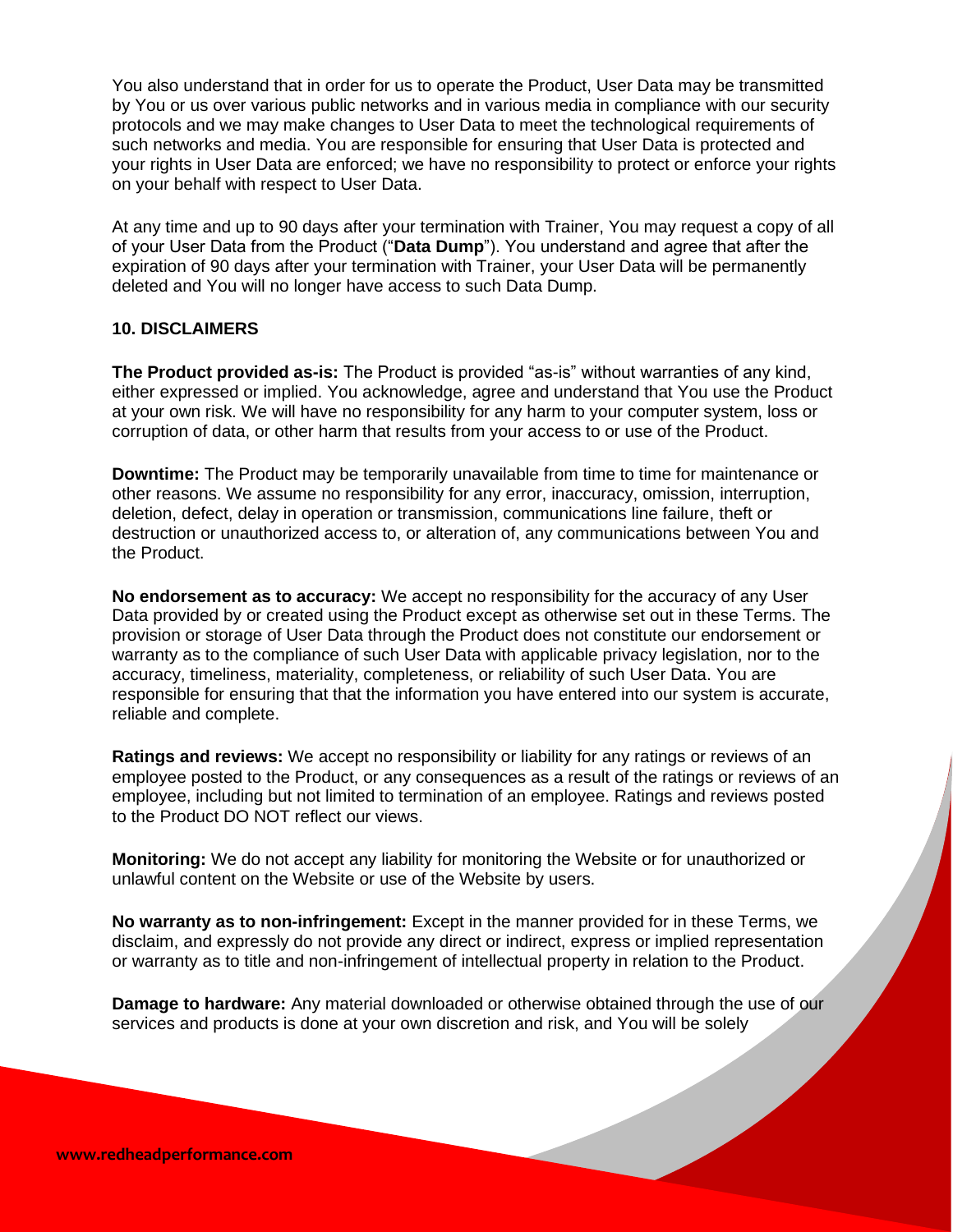responsible for any damage to your computer system or other device or loss of data that results from the download of any such material.

**Content provided to companies:** If You are an individual providing User Data that is to be directed to your organization's account, You agree and acknowledge that we accept no responsibility and are not liable for any damages that may arise by the organization's use of that User Data. You further agree and acknowledge that we are not liable for any damages that may arise if the User Data is misdirected to the wrong organization due to any reason, including error on your part or a flaw in the Product.

## **11. DATA RETENTION**

The Product may store your data as long as your account is current and active and for 90 days after our relationship with You has been terminated.

On a regular basis we create a backup of all data in our system, which is retained for 365 days, after which it will be removed permanently from all our systems. This backup is for use by Trainer only in the case of disaster recovery or to maintain business operations in the case of an emergency. Trainer will not restore data unless it determines, in its sole discretion that a data recovery is necessary.

## **12. REFUND POLICY**

Refunds are provided in extreme circumstances and only upon approval by the Trainer. Refunds will only be provided prior to starting use of the Product. Once the Product is accessed by the User, a refund will no longer be issued. To request a refund, contact Brett@RedHeadPerformance.com. Refunds may take 7-10 business days to process.

#### **13. LIMITATION OF LIABILITY**

You hereby agree to release, remise and forever discharge us and our directors, employees, officers, and our affiliates, partners, service providers, vendors, and contractors and each of their respective agents, directors, officers, employees, and all other related persons or entities from any and all manner of rights, losses, costs, claims, complaints, demands, debts, damages, causes of action, proceedings, liabilities, obligations, legal fees, costs and disbursements of any nature whatsoever, and for any special, indirect or consequential, incidental or exemplary damages (collectively, a "**Claim**"), whether in contract or tort, whether known or unknown, which now or hereafter arise from, to the maximum extent allowed by law, that relate to, or are connected with:

**a.** any indirect, incidental, special, consequential, or exemplary damages, including but not limited to damages for loss of profits, goodwill, use data, or other intangible losses;

**b.** your provision of any personal information provided to us subject to our legal requirements relating to the protection of personal information;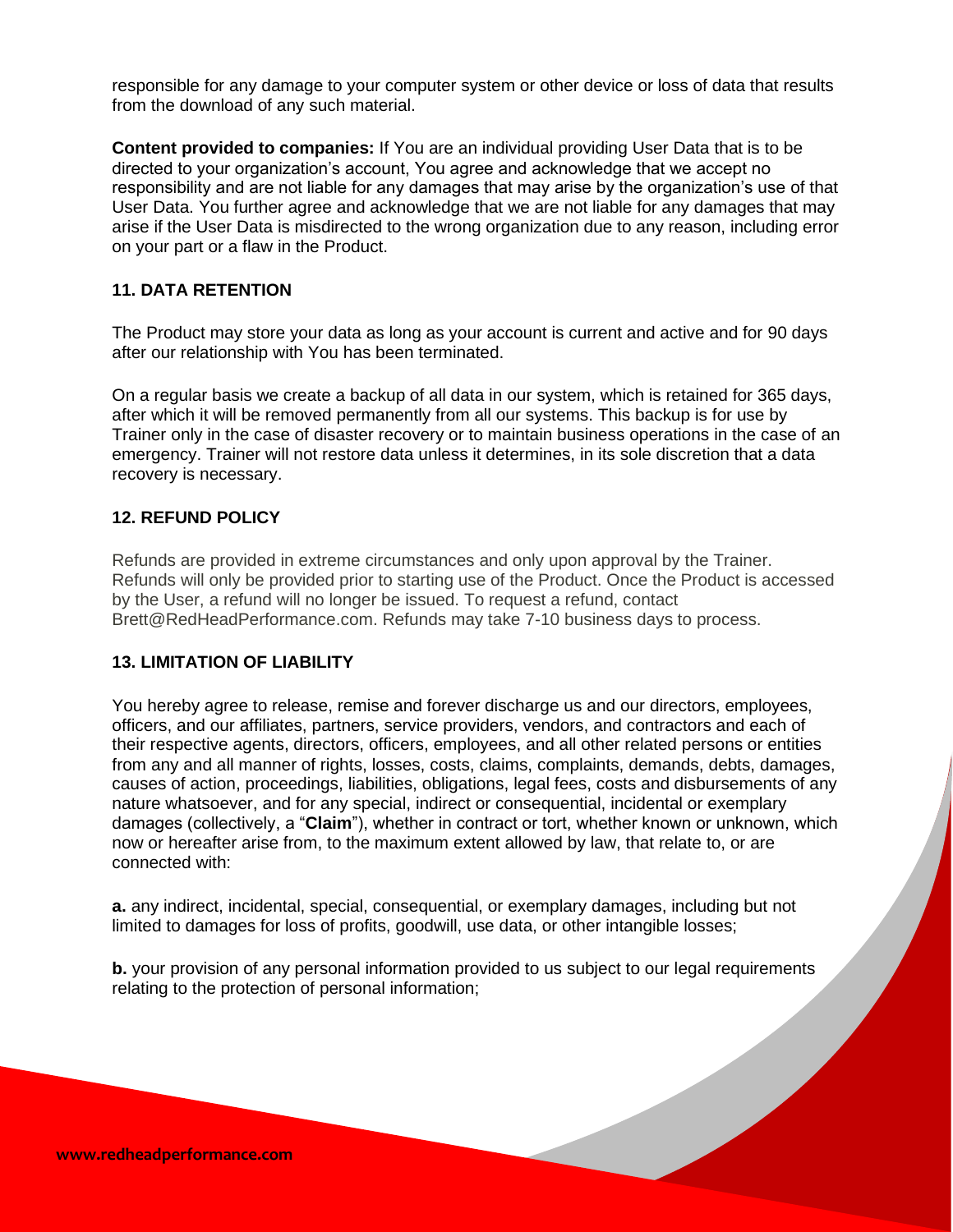**c.** communications received to you through your access to the Product;

**d.** the posting of information on the Product, Website, blog, account or any affiliated social media, including but not limited to, User data, Cards, written reviews, pictures, or personal information;

**e.** the use of the Product and any related applications including third party services;

**f.** the use of any software related to the Product;

**g.** viruses, spyware, service provider failures or internet access interruptions;

**h.** loss of use, loss of data, inaccuracy of data, payment failure, payment defect, inaccurate calculations, downtime, identity theft, fraud or unauthorized access; or

**i.** any content relating to the use of the Product,

even if you have been advised of the possibility of such Claim, or such Claim was reasonably foreseeable and notwithstanding the sufficiency or insufficiency of any remedy provided for herein or in any license.

In the event that we become liable for any damages whatsoever, you agree that such damages shall be limited in the aggregate to the amount of fees or charges which You have paid for the Product in the previous invoice.

## **14. INDEMNIFICATION**

To the extent permitted by applicable laws, You agree that You will defend, indemnify and hold harmless us and our officers, directors, shareholders, employees, agents and representatives including J. Goodman Consulting Inc., from and against any and all damages, judgments, liability, costs and expenses (including without limitation any reasonable legal fees), in whole or in part arising out of or attributable to: (a) generally, your breach of these Terms; your access to and/or use of the Product; and any loss of, or damage to, any property, or injury to, or death of, any person (including you) caused by your access to and/or use of the Product; and (b) specifically, your breach of the intellectual property rights of any third party to these Terms.

You agree that You will be solely responsible for all activities that occur under your account, whether You are aware of them or not. You agree to hold us harmless and release us from any loss or liability whatsoever that You may incur as a result of someone other than You using your password or account, either with or without your knowledge. You agree to indemnify us for any damages, third party claims or liabilities whatsoever that we may incur as a result of activities that occur on or through your account, whether or not You were directly or personally responsible.

## **15. GOVERNING LAW AND FORUM OF DISPUTES**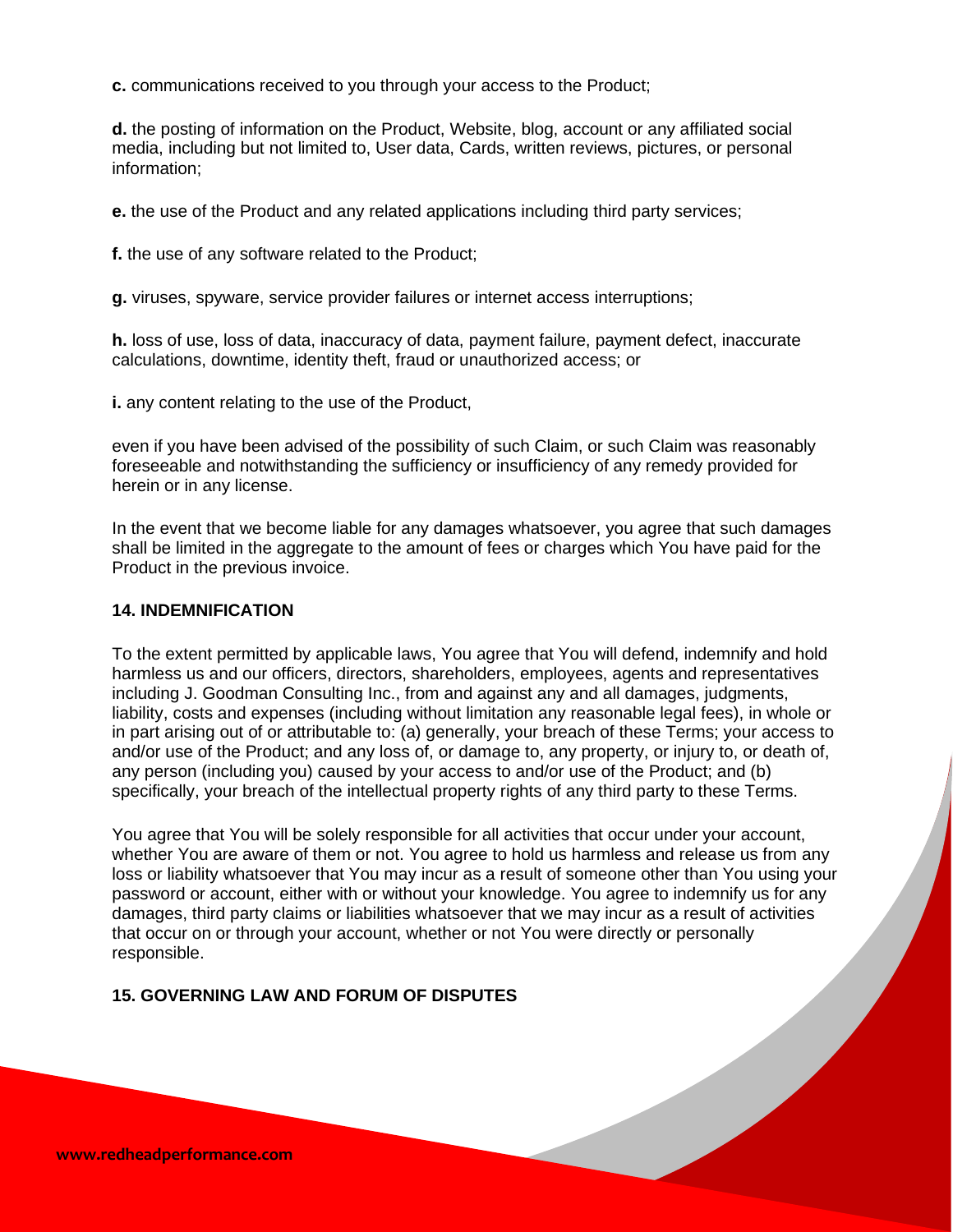By visiting the Website or using the Product, You agree that the laws of the province of {{ jurisdiction.region }}, without regard to the principles of conflict of laws, will govern these Terms and any dispute of any sort that may arise between You and us. With respect to any disputes or claims, You agree not to commence or prosecute any action in connection therewith other than in the province of  $\{$  jurisdiction.region  $\}$ , and You hereby consent to, and waive all defenses of lack of personal jurisdiction and forum non conveniens with respect to venue and jurisdiction in the provincial courts of **jurisdiction**. You agree to pay reasonable attorneys' fees and court costs incurred by us to collect any unpaid amounts owed by You.

**Expenses:** Each party shall be responsible for its own legal fees and other expenses incurred in connection with the performance of any of its obligations hereunder

## **16. FORCE MAJEURE**

You agree that we are not liable for a delay or failure in performance of the Product or the provisions of these Terms caused by reason of any occurrence of unforeseen events beyond our reasonable control, including but not limited to, acts of God, natural disasters, power failures, server failures, third party service provider failures or service interruptions, embargo, labour disputes, lockouts and strikes, riots, war, floods, insurrections, legislative changes, and governmental actions.

## **17. SEVERABILITY**

If any portion of these Terms is deemed unlawful, void or unenforceable by any arbitrator or court of competent jurisdiction, these Terms as a whole shall not be deemed unlawful, void or unenforceable, but only that portion of these Terms that is unlawful, void or unenforceable shall be stricken from these Terms.

#### **18. HEADINGS**

The insertions of headings are for convenient reference only and are not to affect the interpretation of these Terms.

## **19. ASSIGNMENT OF AGREEMENT**

You may not, without our prior written consent, assign the Agreement, in whole or in part, either voluntarily or by operation of law, and any attempt to do so will be a material default of the Agreement and will be void. We may assign this Agreement to a third party at any time in our sole discretion. The Agreement will be binding upon and will inure to the benefit of the respective parties hereto, their respective successors in interest, legal representatives, heirs and assigns.

#### **20. WAIVER**

You agree that if we do not exercise or enforce any legal right or remedy which is contained in these Terms or which we have the benefit of under any applicable law, this will not be taken to